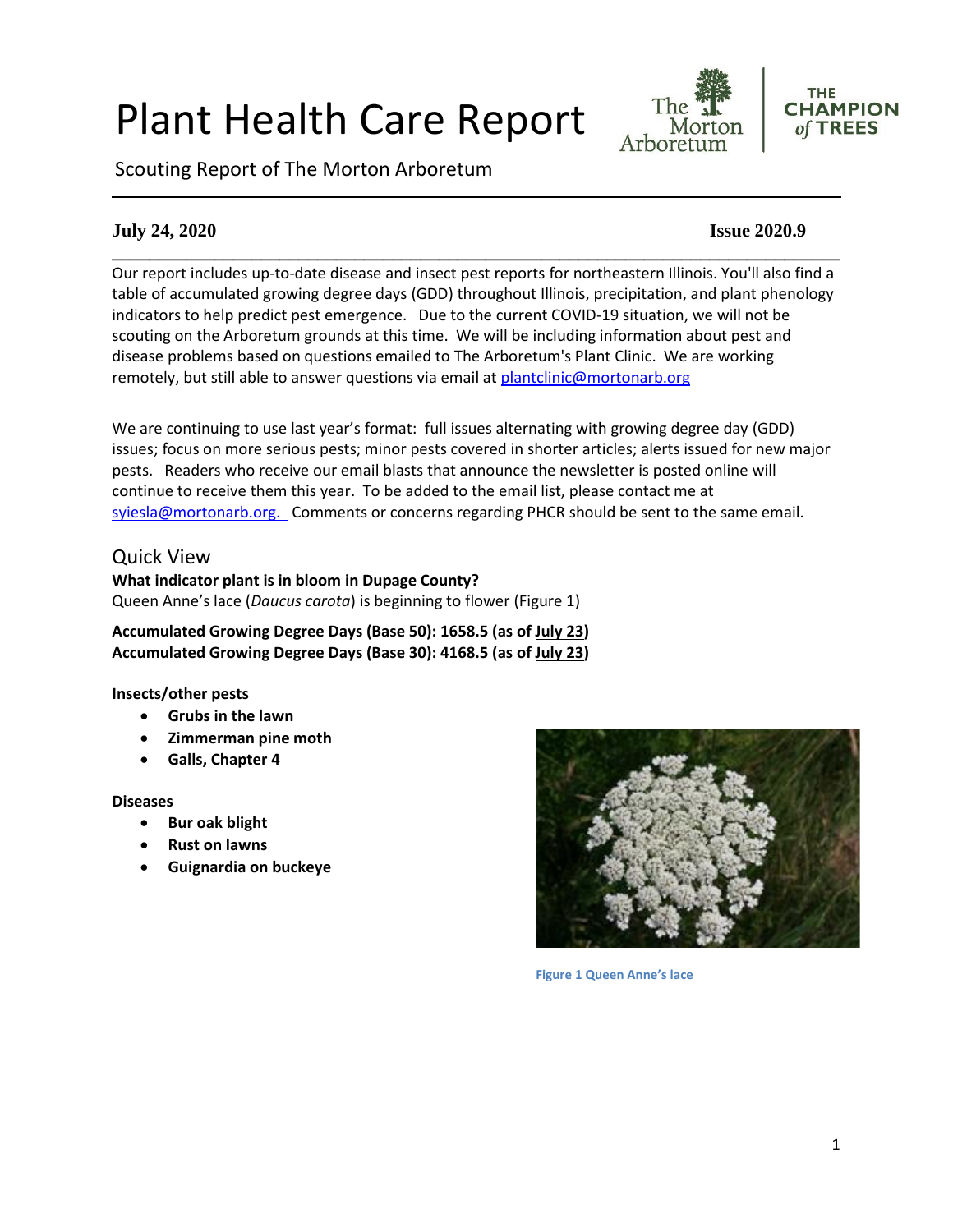# **Thank you!**

Writing the Plant Health Care Report has been more challenging this year without the regular scouts in the field. As I have mentioned previously, I can glean information from the Plant Clinic email, the scouts looking around their own neighborhoods and observations I can make while driving around the area. I am also receiving help from our Plant Clinic volunteers. They live in many different communities (and counties) in the Chicago region and they are very observant. I put out the call to them to tell me what they are seeing. The response is great and has allowed me to write a fuller and more in-depth newsletter than I thought I would. Never doubt the power of a group of volunteers. Thanks to them for helping and thanks to you for reading.

## Degree Days and Weather Information

We are once again offering Lisle readings right above the Arboretum readings. The spread between these two sites shows that temperatures can vary over a short distance, which means growing degree days can be quite variable as well.

As of July 23, we have 1658.5 base-50 growing degree days (GDD). The historical average (1937-2019) for this date is 1527 GDD<sub>50</sub>. Since January 1, we have had 27.38 inches of precipitation. Historical average (1937-2019) for precipitation Jan-July is 25.2 inches. Remember that the rain has not been distributed evenly through the year. We had 12.6 inches April through May and only 7.6 June through today.

| Location                 | $B_{50}$ Growing Degree Days<br>Through July 23, 2020 |
|--------------------------|-------------------------------------------------------|
| Carbondale, IL*          | 2182                                                  |
| Champaign, IL*           | 1844                                                  |
| Glencoe*                 | 1220                                                  |
| Chicago Botanic Garden** | 1597                                                  |
| Chicago O'Hare*          | 1690                                                  |
| Kankakee, IL*            | 1713                                                  |
| Lisle, $IL^*$            | 1730                                                  |
| The Morton Arboretum     | 1658.5                                                |
| Quincy, $IL^*$           | 1936                                                  |
| Rockford, IL*            | 1598                                                  |
| Springfield, IL*         | 1907                                                  |
| Waukegan, $IL*$ (60087)  | 1461                                                  |
| Waukegan, IL* (60085)    | 1523                                                  |

\*We obtain most of our degree day information from the GDD Tracker from Michigan State University web site. For additional locations and daily degree days, go t[o http://www.gddtracker.net/](http://www.gddtracker.net/)

\*\*Thank you to Chris Henning, Chicago Botanic Garden, for supplying us with this information.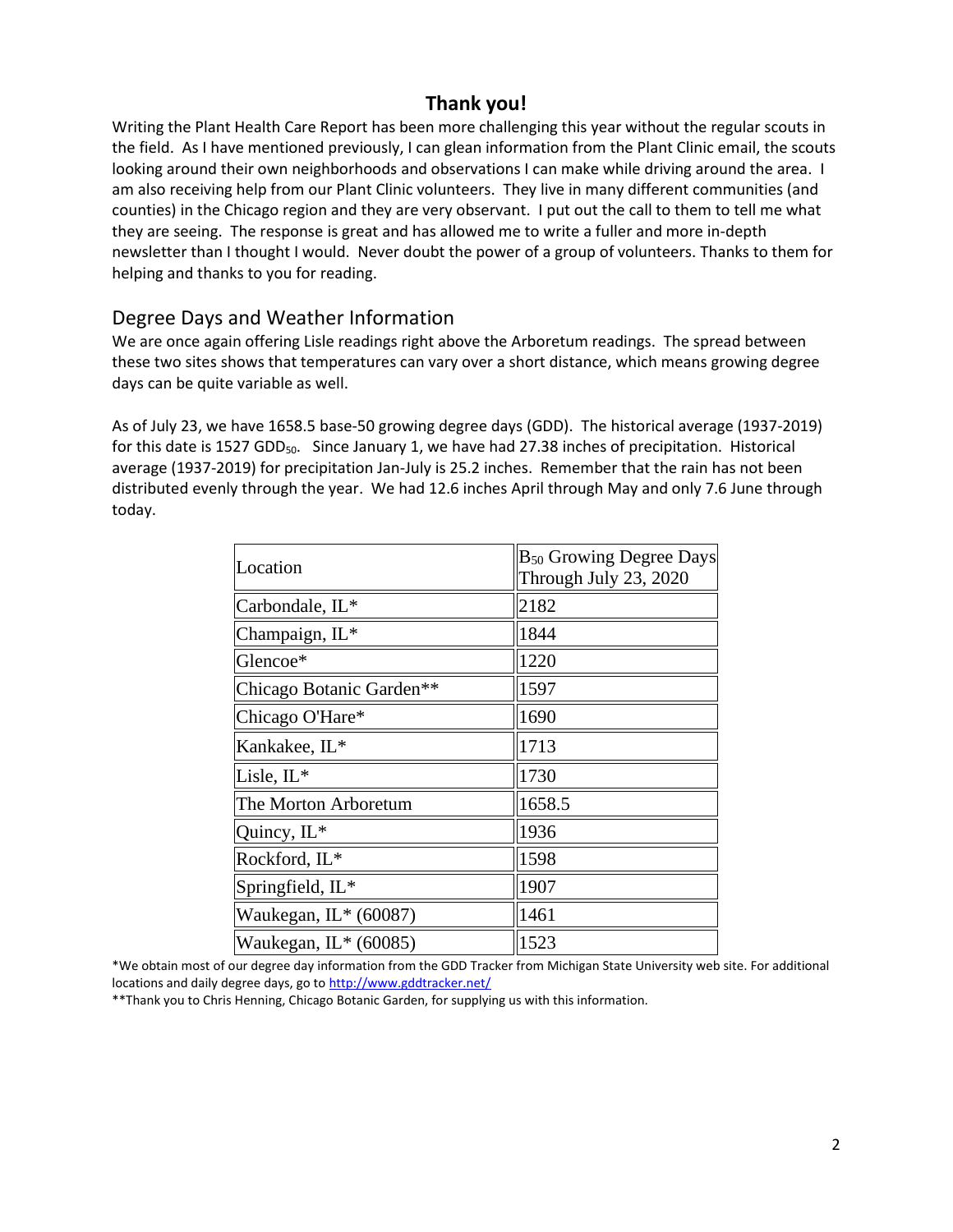# **How serious is it?**

This year, articles will continue to be marked to indicate the severity of the problem. Problems that can definitely compromise the health of the plant will be marked "serious".Problems that have the potential to be serious and which may warrant chemical control measures will be marked "potentially serious". Problems that are seldom serious enough for pesticide treatment will be marked "minor". Articles that discuss a problem that is seen now, but would be treated with a pesticide at a later date, will be marked "treat later". Since we will cover weeds from time to time, we'll make some categories for them as well. "Aggressive" will be used for weeds that spread quickly and become a problem and "dangerous" for weeds that might pose a risk to humans.

# **Pest Updates: Insects**

## **Grubs in the lawn (potentially serious)**

We are getting to the time of year when homeowners start thinking about grubs (whether or not that actually have them). It is worthwhile to review the problem as it seems like there is always some wrong information floating around out there. White grubs are the larvae of several beetles including Japanese beetles, chafers and June beetles. While eggs of these species will hatch into grubs at various times in late summer, most of the damage begins around early August. The grubs will continue to feed on turf roots until the weather gets cold. Then they will go deeper into the soil to spend the winter. When spring returns, the grubs will come back to the surface, but they are older and tougher and insecticides are less successful.

How do you know if your lawn needs grub control? Grubs eat grass roots, and this will lead to brown areas in the lawn. Unfortunately, other causes can lead to a brown lawn. We have had a lot of hot, dry weather, and that can cause lawns to turn brown. We are also seeing some fungal diseases in lawns that can lead to browning. If your lawn has grubs, you will be able to pull the lawn up like a carpet since the roots are gone. Homeowners who are irrigating the lawn should be watchful. The beetles have to bury their eggs in the soil. They are more likely to do this in soils that are moist and easy to dig. So, those of you who are watering may be more likely to deal with grubs this year.

Is grub control a good idea for everyone? Not necessarily. If your lawn has never had grubs before and you are not irrigating, it would be best to skip the grub control. Usually control is not warranted unless 10-12 grubs are present per square foot.

If you plan to manage grubs with insecticides, know that the timing of application depends on the product selected. There are now many insecticides available to treat grubs, and they have different application times. Traditional insecticides, like trichlorfon and carbaryl, are applied to the lawn when young grubs are active (August and September). Imidacloprid can be applied once in mid-July in areas where adult beetles were numerous. Another product, known as chlorantraniliprole, is applied in spring to kill new grubs that hatch out in late July. It will not kill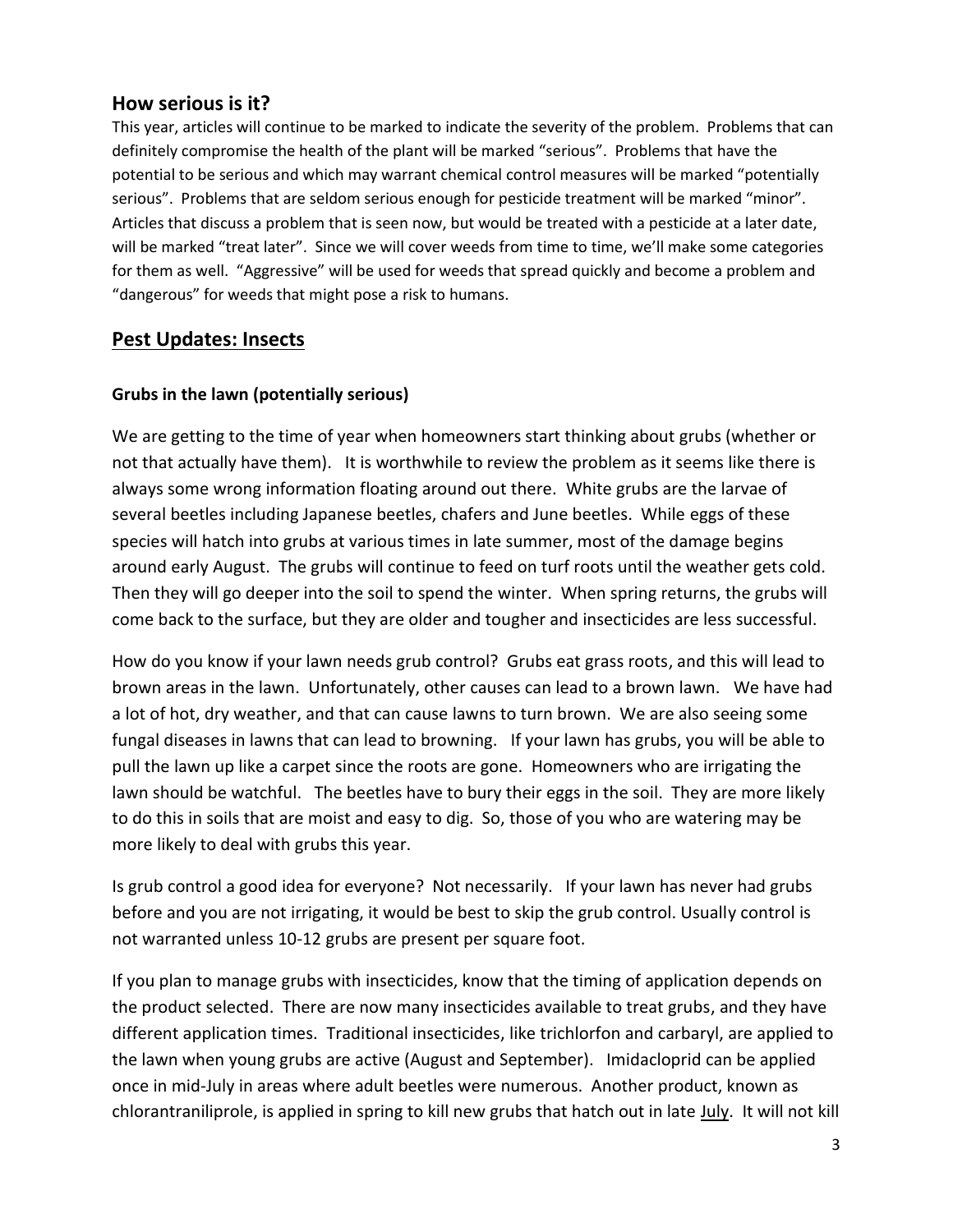grubs present in spring. Usually one treatment of any of these is adequate when followed up with good turf management. (Insecticide information from University of Illinois and Michigan State University). The bottom line is to read the product label carefully to see which ingredient the product contains and exactly when it should be used. Timing is important. Most of these products need to be watered in to be effective. Check the label for this information as well.

We receive a lot of questions about the use of the biological control milky spore disease. This is a bacterium that is specifically toxic to the grub stage of the Japanese beetle and is applied to the soil. This is a slow method at best in the warmer southern states (may take 3-5 years to build up in soil enough to be effective) and is often not very effective in colder, northern states. Also, if you have grubs that come from another type of beetle, it won't work on them at all.

#### Good website:

[https://www.canr.msu.edu/news/how\\_to\\_choose\\_and\\_when\\_to\\_apply\\_grub\\_control\\_products\\_f](https://www.canr.msu.edu/news/how_to_choose_and_when_to_apply_grub_control_products_for_your_lawn) or your lawn

#### **Zimmerman pine moth (serious)**

It is also time to start thinking about Zimmerman pine moth *(Dioryctria zimmermani).* Mid-August is a good time to treat for this pest. Larvae damage trees by tunneling just beneath the

bark of the trunk and branches. The tunnels can girdle and weaken the trunk or branches so they are easily broken by wind or snow. Heavily infested trees are often deformed and are sometimes killed. Common hosts include Austrian, Scots, and ponderosa pines.

Larvae overwinter in cocoon-like structures under bark scales. They become active in the spring and tunnel into the bark and sometimes the terminals. In late spring, they migrate to the base of branches, tunneling into the



**Figure 2 Pitch masses due to Zimmerman pine moth**

whorl area where pitch masses (fig. 2) exude from the wound site. The larvae continue to feed, pupate within the pitch mass, and emerge as adults in August. After mating, female moths lay eggs, often near wounds or previous pitch masses. Eggs hatch in about a week, and the larvae feed for only a brief time before preparing to overwinter.

**Management:** Damaged wood should be pruned out as soon as dieback and pitch masses are seen. Larvae can be controlled by spraying bark and foliage with insecticides in mid-August; GDD 1900-2150 (this GDD derived from several universities, not "Coincide"). Michigan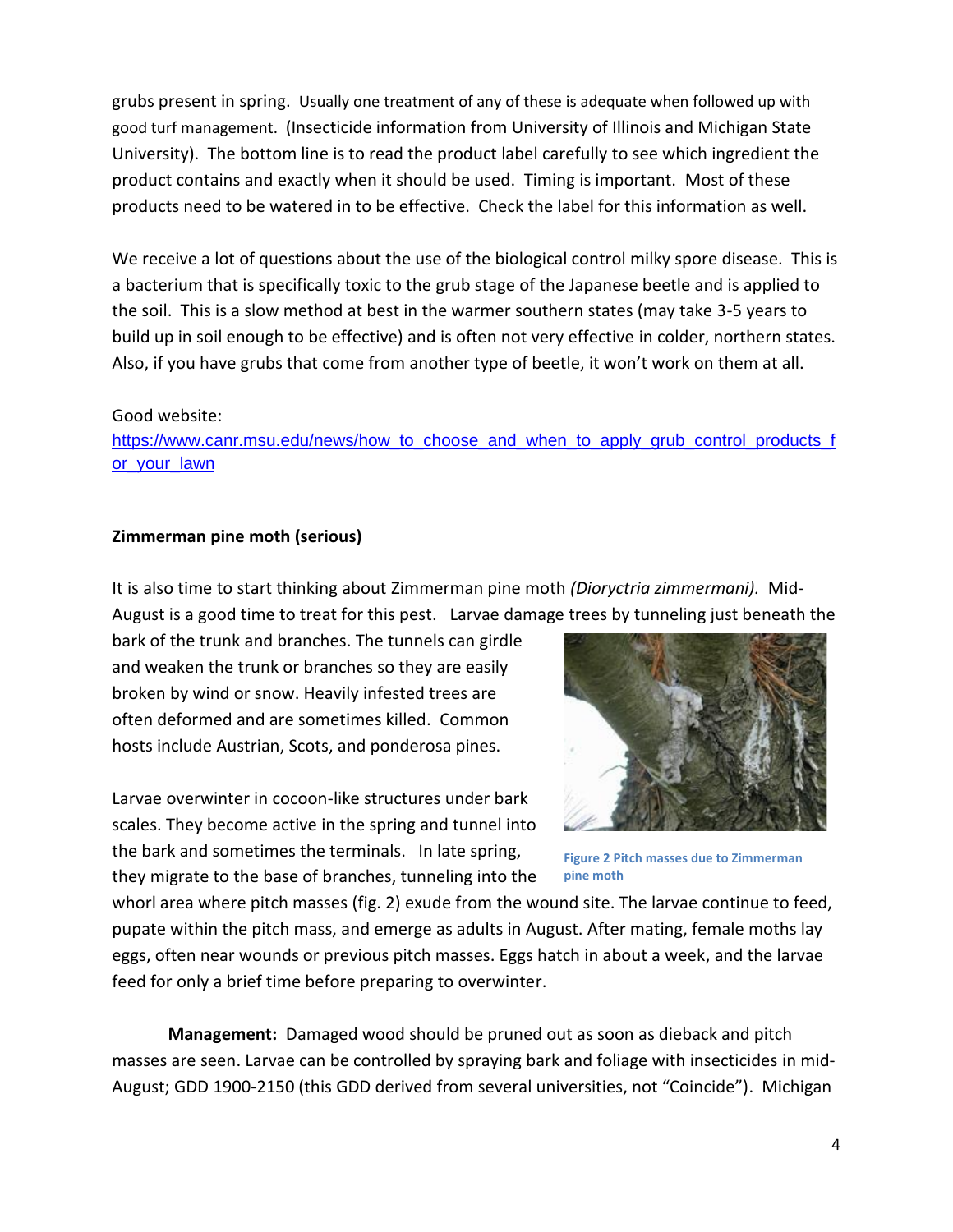State indicates that adult flight may occur as early as 1700 GDD (which is now for some areas). Trees can also be treated when saucer magnolia is in pink bud to early bloom (100-200 GDD).

#### **Galls, Chapter 4**

It is turning out to be a busy year for galls. We are featuring a nice selection of them for you this week. We write about these just so you know what you are looking at. Most galls are very minor and we don't need to treat for them.

Our native buttonbush (*Cephalanthus occidentalis*) is showing a weird gall that we have seen in previous years. Buttonbush galls, caused by a mite, are small, bumpy galls (fig. 3). They sometimes show up in large numbers, giving the whole shrub an unattractive look.



**Figure 3 Galls on buttonbush**

Some other galls showing up now are regulars. We have two galls showing up on goldenrod. They are the goldenrod fly gall and the goldenrod bunch gall. The goldenrod fly gall (*Eurosta* 

*solidaginis*) shows up as those interesting ball shapes in the goldenrod stem. The gall maker lives inside that round gall and will pupate there in spring. The goldenrod bunch gall is caused by a midge (*Rhopalomyia solidaginis*). The larva of this midge secretes a chemical that stops the goldenrod stem from growing any taller. The leaves keep forming, though. This leads to a bunch of shortened leaves (fig. 4) at the end of the stem. Actually, very pretty!



**Figure 4 Goldenrod bunch gall**

# **Pest Updates: Disease**

#### **Bur oak blight (potentially serious)**

This disease is caused by the fungal pathogen *Tubakia iowensis*. There are other species of Tubakia that cause less serious fungal diseases. BOB infects bur oak (*Quercus macrocarpa*), and recent research by Iowa State shows that swamp white oak (*Quercus bicolor*) may be infected, although this is rare.

We have not had any calls about this disease yet, but this is the time to be looking for symptoms. The first symptoms are purplish spots on the veins on the lower side of the leaves.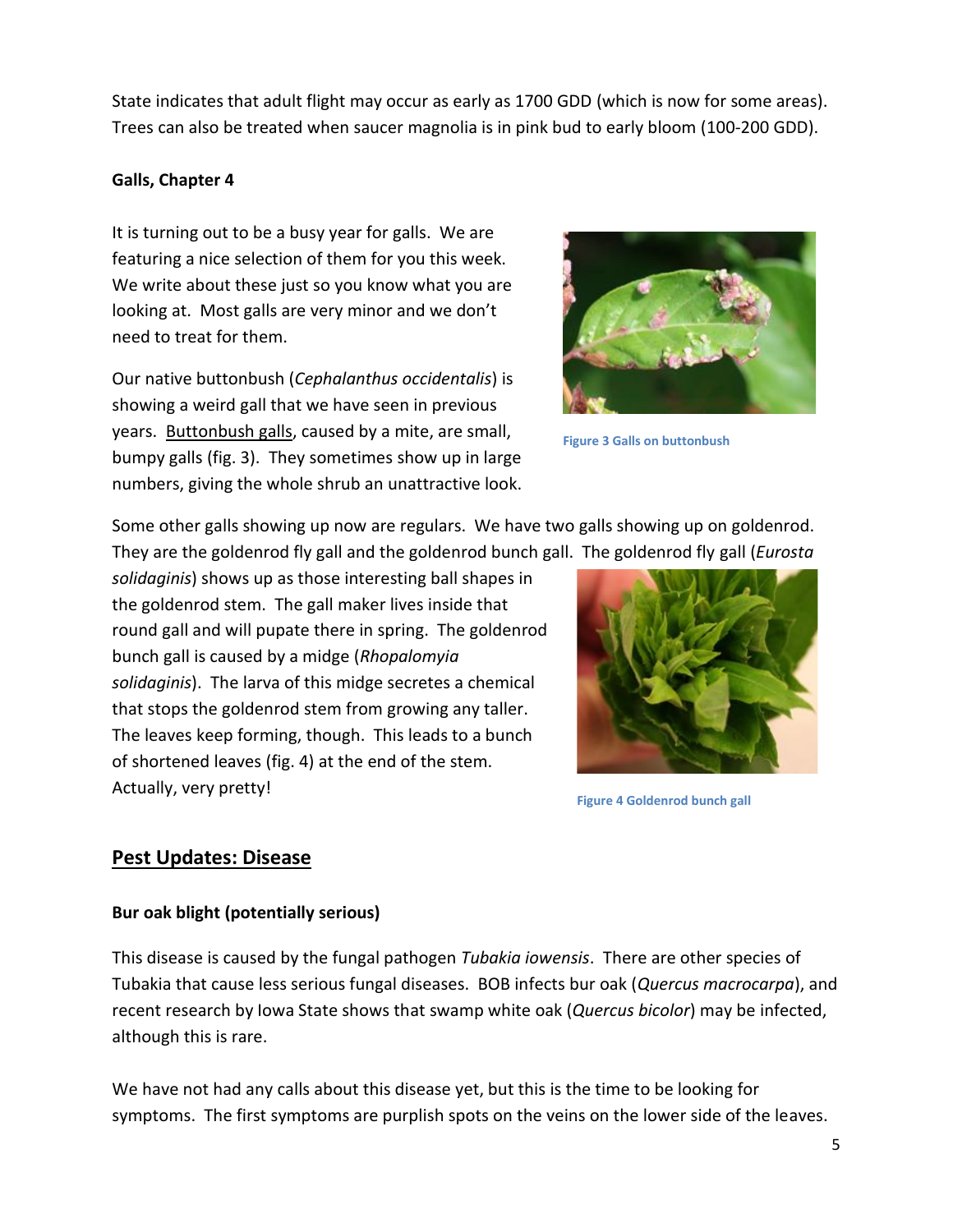The spots then spread and develop into purple coloration along the veins on both the lower and upper side of the leaves (fig. 5). In August and September, symptoms will worsen, with veins dying and the infection moving to the end of the leaf, leading to a wedge-shaped dead area. While there may be some defoliation, some infected leaves will remain on the tree, and the fungal spores will overwinter in pustules (fig. 6) located on the petioles of these infected leaves (the main part of the leaf may fall, but the petiole often remains attached to the tree). The presence of these pustules is considered a requirement for the



**Figure 5 Purple discoloration of veins**

confirmation of BOB. New spores will be released in spring. Repeated years of defoliation may predispose the tree to other problems, such as Armillaria root rot and two-lined chestnut borer. Often, these secondary problems contribute to the death of a tree as much as BOB itself.

**Management:** First, confirm that the tree actually has bur oak blight. Get a sample tested at the University of Illinois Plant Clinic [\(http://web.extension.illinois.edu/plantclinic/\)](http://web.extension.illinois.edu/plantclinic/). Keep trees vigorous through proper watering and pruning (during dormant season). Iowa State and University of Minnesota are indicating that injections of



**Figure 6 Black pustules on leaf stalk**

propiconazole in spring may be useful in slowing the disease. Injections must be done by a licensed professional. Raking fallen leaves does not help manage this disease because the petioles that remain on the tree are a source of infection.

#### Good websites:

<http://www.mortonarb.org/trees-plants/tree-and-plant-advice/help-diseases/bur-oak-blight> <http://hyg.ipm.illinois.edu/article.php?id=752>

#### **Rust on lawns (minor)**

It is strange that we are most of the way through July and no one has reported rust on their lawn. Someone out there has orange shoes and is not telling me! This disease generally shows up in July and August when the grass slows its growth due to heat and dryness. The slow growth of the turf allows the disease to attack the grass. Lawn rust is caused by a *Puccinia* sp. All turfgrasses can be infected by many different



**Figure 7 Rust on a blade of grass**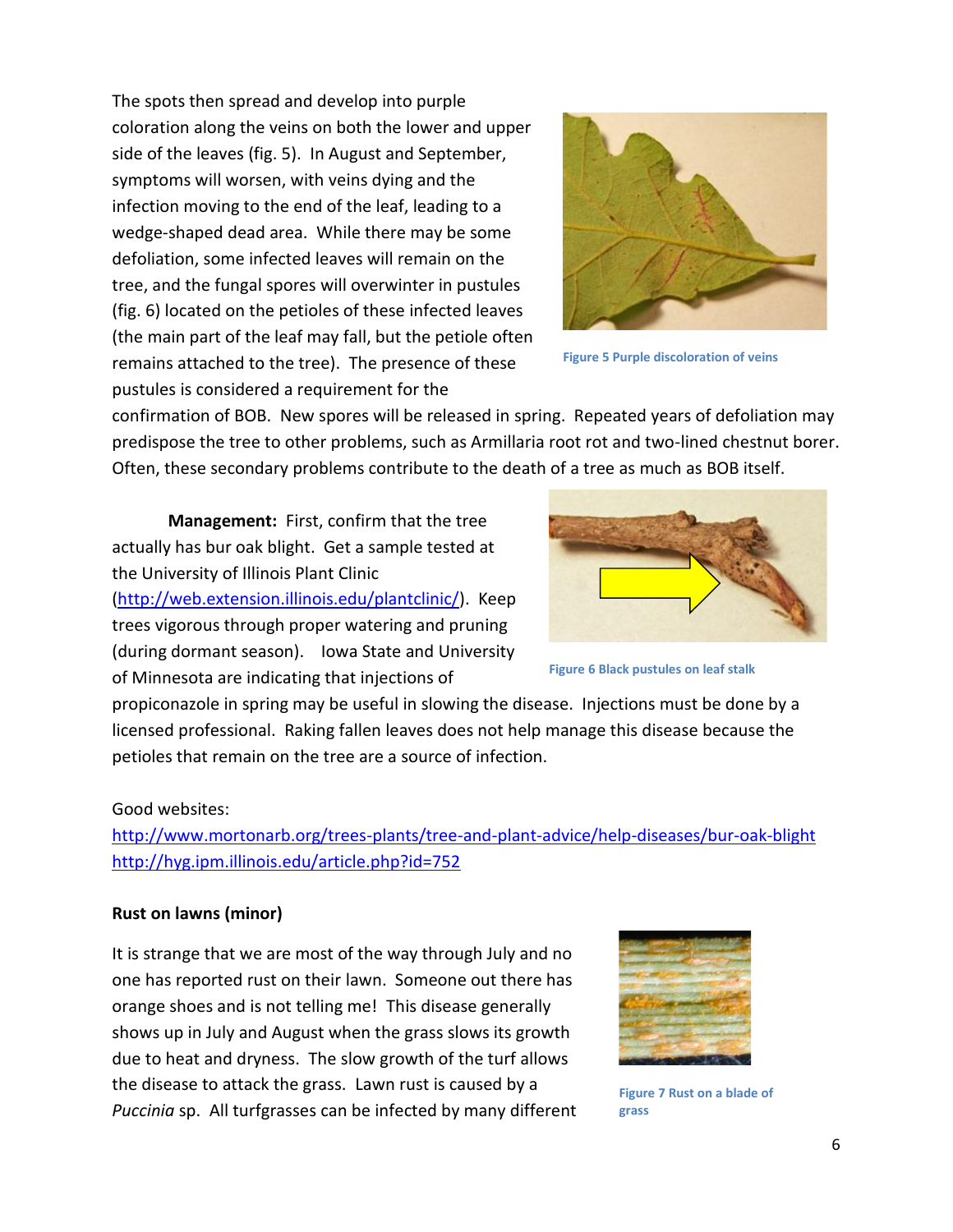species of rust fungi, and Kentucky bluegrass is one of the more rust-susceptible grass species.

Initial symptoms of rust disease include yellow lesions on grass blades (fig. 7) that enlarge over

time and rupture to release orange spores. When you walk across the lawn, your shoes pick up the orange spores and turn orange (fig. 8). The spores are windblown and splashed by rain to new infection sites on grass.

**Management:** There is no permanent shoe damage, and the orange spores can be easily wiped off. Lawn rust is usually not severe enough to warrant use of fungicides, and sound management practices will keep



**Figure 8 Shoes covered with orange rust spores**

this disease in check. Management practices that spur a little growth will minimize rust. These practices include watering and fertilizing with nitrogen. While these practices may apply to a highly managed lawn, they may not be great for the average home lawn. Watering the lawn in summer is not really a priority since the lawn can go dormant and come back when the rain and cooler temperatures return. Fertilizer may be harmful to an unwatered lawn. When the rain returns and the grass grows again, the rust usually diminishes. Some management techniques that apply to any lawn include mowing at the height recommended for the particular turf species and using rust resistant varieties or blends of turfgrass when starting new lawns. For the most part, lawn rust is a relatively minor disease that we can live with.

Good website: <http://ipm.illinois.edu/diseases/series400/rpd412/>

## *Guignardia* **on buckeye (minor)**

This is coming surprisingly late in the season, but we are finally hearing about *Guignardia* leaf blotch (*Guignardia aesculi*) on buckeye. The disease causes reddish brown to brown lesions with a yellow border that blends into the normal green leaf tissue (fig. 9). The blotches will enlarge, coalesce, and may cover the entire leaf by the end of summer. Premature defoliation may follow on the most susceptible hosts. This disease eventually decreases a tree's ability to photosynthesize, but generally the disease doesn't become severe until the tree's annual growth has slowed or is complete. Therefore, it does not do much harm to trees in the landscape, but it does make them unsightly.



**Figure 9 Guignardia symptoms on buckeye**